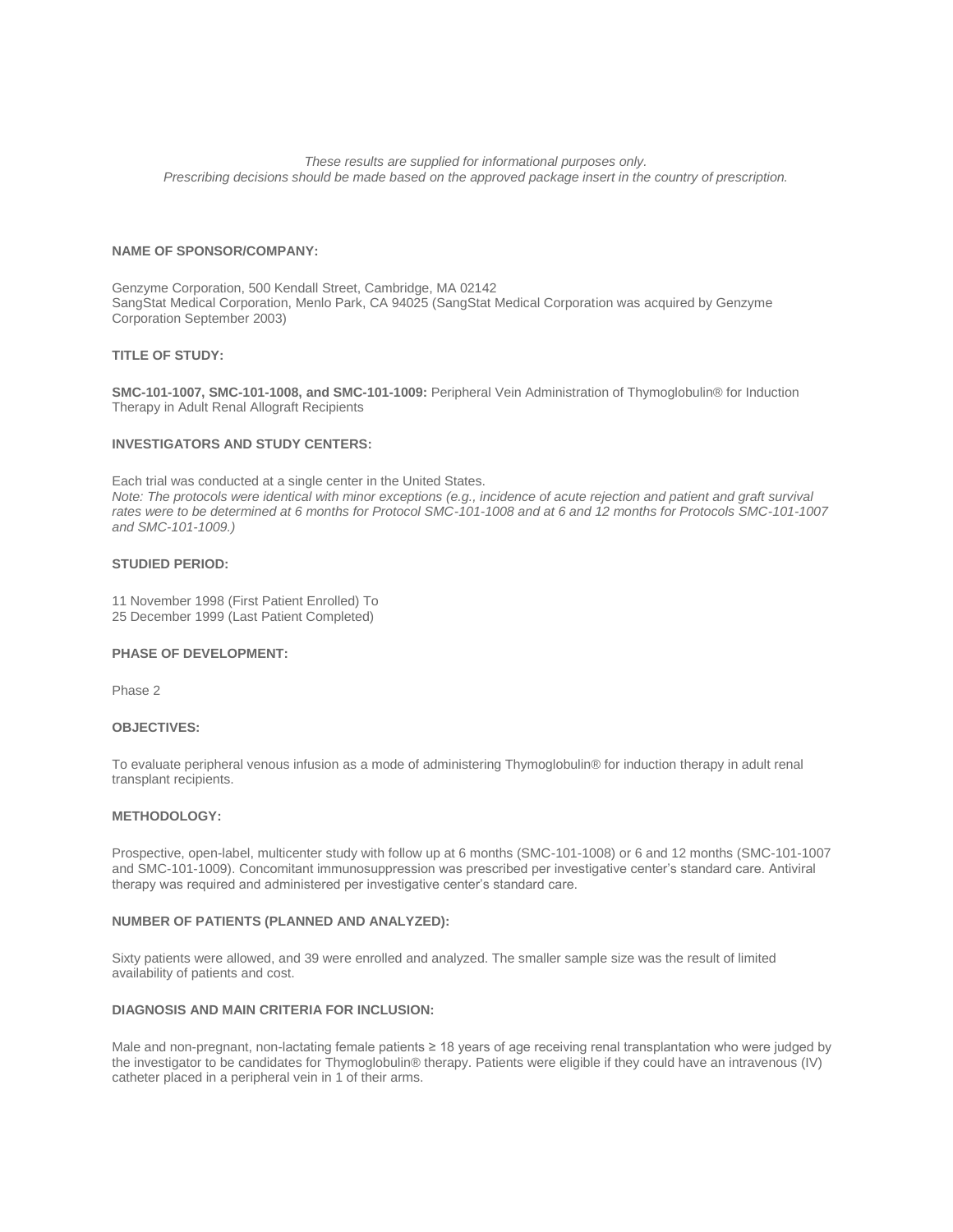# **TEST PRODUCT, DOSE, AND MODE OF ADMINISTRATION:**

Thymoglobulin® 1.5 mg/kg administered IV.

# **REFERENCE THERAPY, DOSE AND MODE OF ADMINISTRATION:**

Not applicable.

## **DURATION OF TREATMENT:**

Patients were to receive Thymoglobulin® infusions once daily for 5 to 7 days.

# **CRITERIA FOR EVALUATION:**

#### **Criteria for Evaluation - Primary Endpoint:**

The percentage of patients receiving Thymoglobulin® via peripheral administration 5 days after transplantation. Administration via either a central venous catheter or a dialysis access port was considered a failure

#### **Criteria for Evaluation - Efficacy:**

Incidence of the following was assessed 6 months (SMC-101-1008) or 6 and 12 months (SMC-101-1007 and SMC-101- 1009) after transplant: Incidence of acute rejection episodes, along with severity and timing of the episodes; Patient and graft survival rates.

#### **Criteria for Evaluation - Safety:**

Drug-related adverse events (AEs), infections, and malignancy as well as a listing of all AEs.

# **STATISTICAL METHODS:**

### **Statistical Methods - Patients:**

Demographic information and baseline characteristics were summarized using descriptive statistics (mean, median, standard deviation, minimum, and maximum) for continuous variables, and counts and percents for categorical variables.

## **Statistical Methods - Primary Endpoint:**

All patients who received at least 1 dose of Thymoglobulin® therapy (n=39) were analyzed for the primary endpoint. The number and percentage of patients receiving peripheral venous administration at 5 days post-transplant were calculated.

## **Statistical Methods - Efficacy:**

The data set analyzed for efficacy assessments included all patients who received at least 5 Thymoglobulin® infusions (n=32). Severity and timing of acute rejection episodes and patient and graft survival rates at 12 months post-transplant were calculated and summarized descriptively using the Kaplan-Meier method. Two-sided 95% confidence intervals (CI) were generated.

#### **Statistical Methods - Safety:**

The safety population included all patients who received at least 1 dose of Thymoglobulin® (n=39). AEs, coded by the COSTART dictionary, were summarized by body system, relationship to study drug, and severity. Drug-related AEs, infections and malignancies, assessed 12 months post-transplant, were presented separately. Serious adverse events (SAEs), AEs leading to discontinuation, and deaths were summarized.

# **SUMMARY / CONCLUSIONS**

### **Summary / Conclusions - Patients:**

A total of 39 patients were studied.

Most patients were male (26 of 39 subjects or 67%) and most were Caucasian (26 of 39 or 67%). The mean age of patients at the time of transplantation was 45 years (range: 22 to 63 years). Approximately 54% of transplants used cadaveric donor organs.

Four patients failed to complete the study: one discontinued at the Sponsor's request, 2 had graft loss, and 1 died.